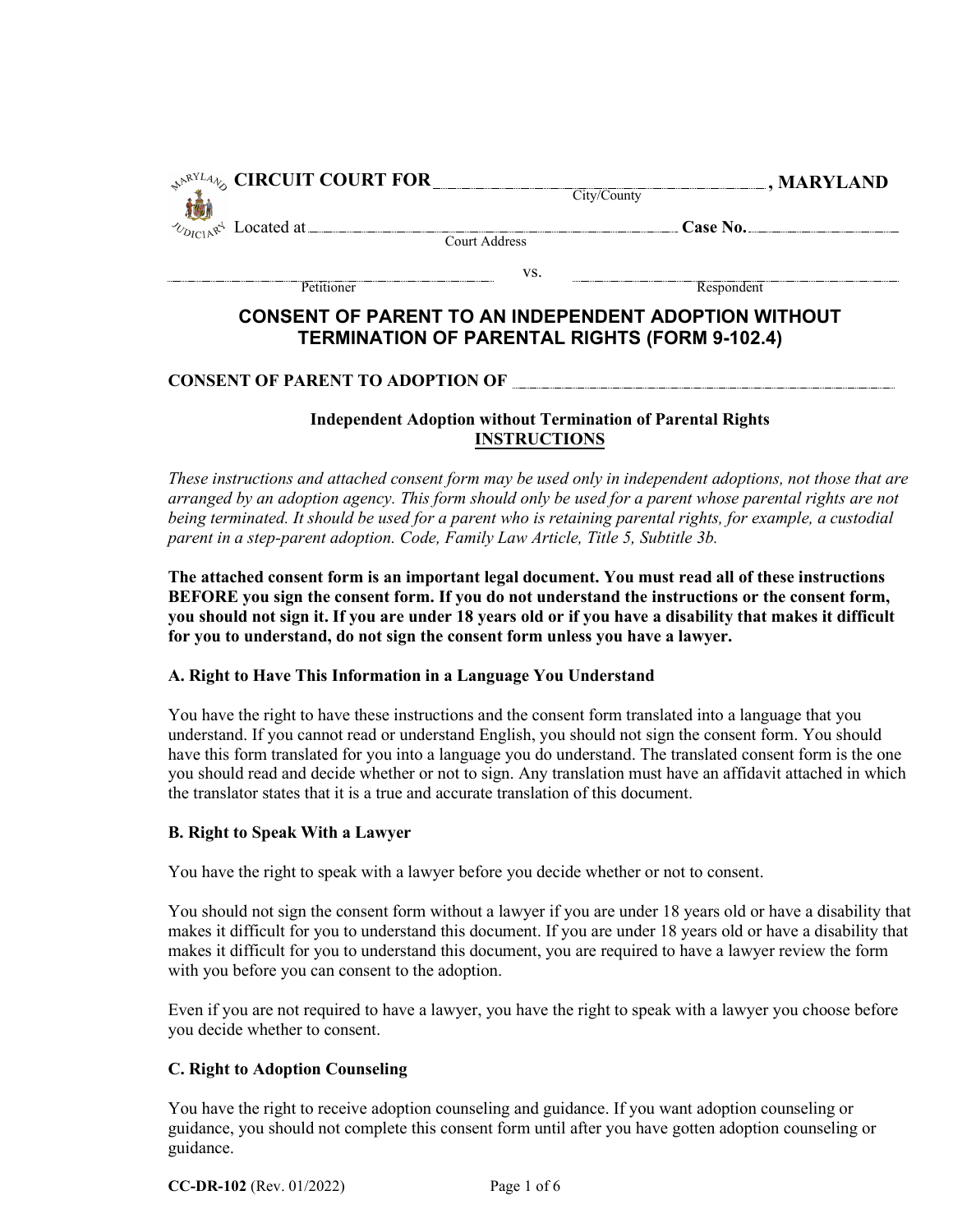## **D. Effect of Signing the Consent Form**

# **IF YOU SIGN THE CONSENT FORM, YOU WILL NOT BE GIVING UP ANY RIGHTS OR RESPONSIBILITIES RELATING TO THE CHILD.**

## **E. Right to Revoke Consent**

If you sign the consent form and then change your mind and no longer want to consent, you have the right to revoke (cancel) the consent **within 30 days after the date that you sign the consent form**. The only way that you can revoke this consent is by giving a **signed written revocation statement** with the name, sex, and date of birth of the child (if you know it) to:

| Arcuit.<br>Court for<br>Adoption C<br>:Terk | $\mathbf{a}$   |                    |
|---------------------------------------------|----------------|--------------------|
|                                             | 11V/<br>`ountv | $\triangle$ ddress |

The revocation must be sent to the court, not to the lawyers or the people adopting the child. You may deliver your written revocation of consent in person or by mail. If it is not **received** by the Adoption Clerk's office within 30 days after the date you signed the consent form, it will be too late, and you will not be able to withdraw the consent or stop the adoption from being granted.

If you sign this consent form, and then revoke your consent, and then decide to consent to the adoption again, you will not be able to revoke your second consent if you give your second consent in court within one year of your revocation of this consent.

## **G. Further Notice of Adoption Proceedings**

| A petition for adoption has been or will be filed in the Circuit Court for |             |
|----------------------------------------------------------------------------|-------------|
|                                                                            | City/County |

If you sign the consent form, your written consent will also be filed in the court. You have the right to be notified when the petition is filed, when any hearings are held before the adoption is granted, and if and when the adoption is granted. Any notices will be sent to the address given by you on the consent form, unless you write to the Adoption Clerk at

Court's Address

and give the clerk your new address. You may waive (give up) your right to notice if you wish to do so. Even if you give up your right to notice, someone from the court may contact you if further information is needed.

## **H. Compensation**

Under Maryland law, you are not allowed to charge or receive money or compensation of any kind for the placement for adoption of your child or for your agreement to the adoptive parent having custody of your child, except for (1) reasonable and customary charges or fees for adoption counseling, hospital, legal, or medical services, (2) reasonable expenses for transportation for medical care associated with the pregnancy or birth of the child, (3) reasonable expenses for food, clothing, and shelter for a birth mother if, on written advice of a physician, the birth mother is unable to work or otherwise support herself because of medical reasons associated with the pregnancy or birth of the child, and (4) reasonable expenses associated with any required court appearance relating to the adoption, including transportation, food, and lodging expenses.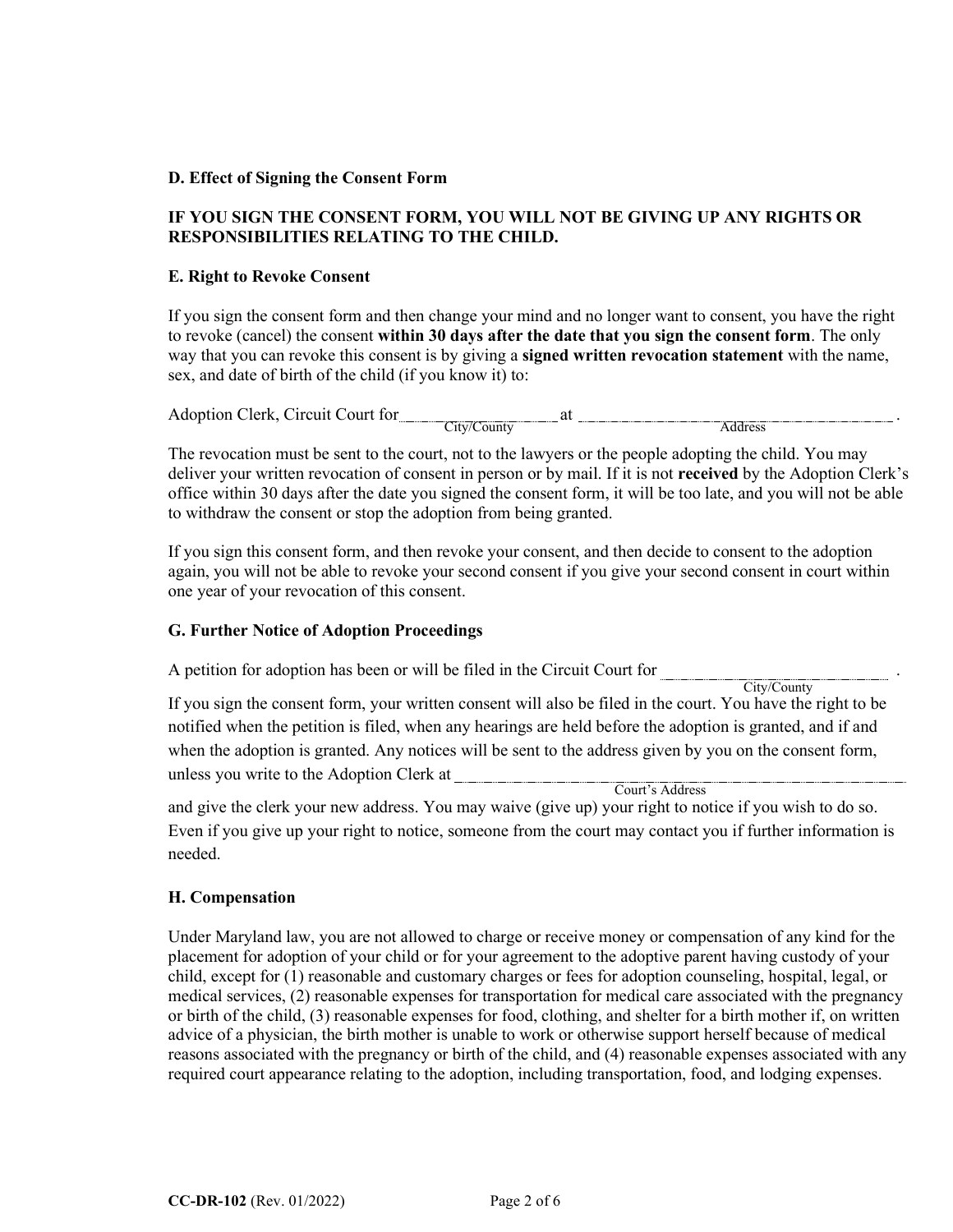## **I. Access to Birth and Adoption Records**

When your child is at least 21 years old, your child, your child's other parent, or you may apply to the Secretary of the Maryland Department of Health for access to certain birth and adoption records. If you do not want information about you to be disclosed (given) to that person, you have the right to prevent disclosure by filing a disclosure veto. Attached to this document is a copy of the form that you may use if you want to file a disclosure veto.

## **J. Adoption Search, Contact, and Reunion Services**

When your child is at least 21 years old, your child, your child's other parent or siblings, or you may apply to the Director of the Social Services Administration of the Maryland Department of Human Services for adoption search, contact, and reunion services.

## **K. Rights Under the Indian Child Welfare Act**

If you or your child are members of or are eligible for membership in an Indian tribe, as defined by federal law, you have special legal rights under the Indian Child Welfare Act. You should not sign this consent form if you believe this may apply to you. You should tell the person requesting the consent or the court that you believe that your child's case should be handled under the Indian Child Welfare Act.

## **L. Signature, Witness, and Copy**

If you decide to complete and sign the consent form, you must have a witness present when you sign it. The witness must be someone 18 or older and should not be the child or the child's other parent. You must complete and sign the form with a pen and print or type in your name, address, and telephone number. The witness also must sign the form and print or type in the witness' name, address, and telephone number in the blanks on the last page.

If you have a post-adoption agreement, you must attach a copy to the signed consent form.

You have the right to receive a copy of the signed consent form.

# **STOP HERE IF YOU DID NOT UNDERSTAND SOMETHING YOU HAVE READ OR IF YOU WANT TO SPEAK WITH A LAWYER OR GET ADOPTION COUNSELING BEFORE YOU DECIDE IF YOU WANT TO SIGN THE CONSENT FORM.**

**If you wish to sign the consent form, you must also sign here to verify that you read these instructions and understand them:**

Signature Date

**You must attach a copy of these signed instructions to the signed consent form.**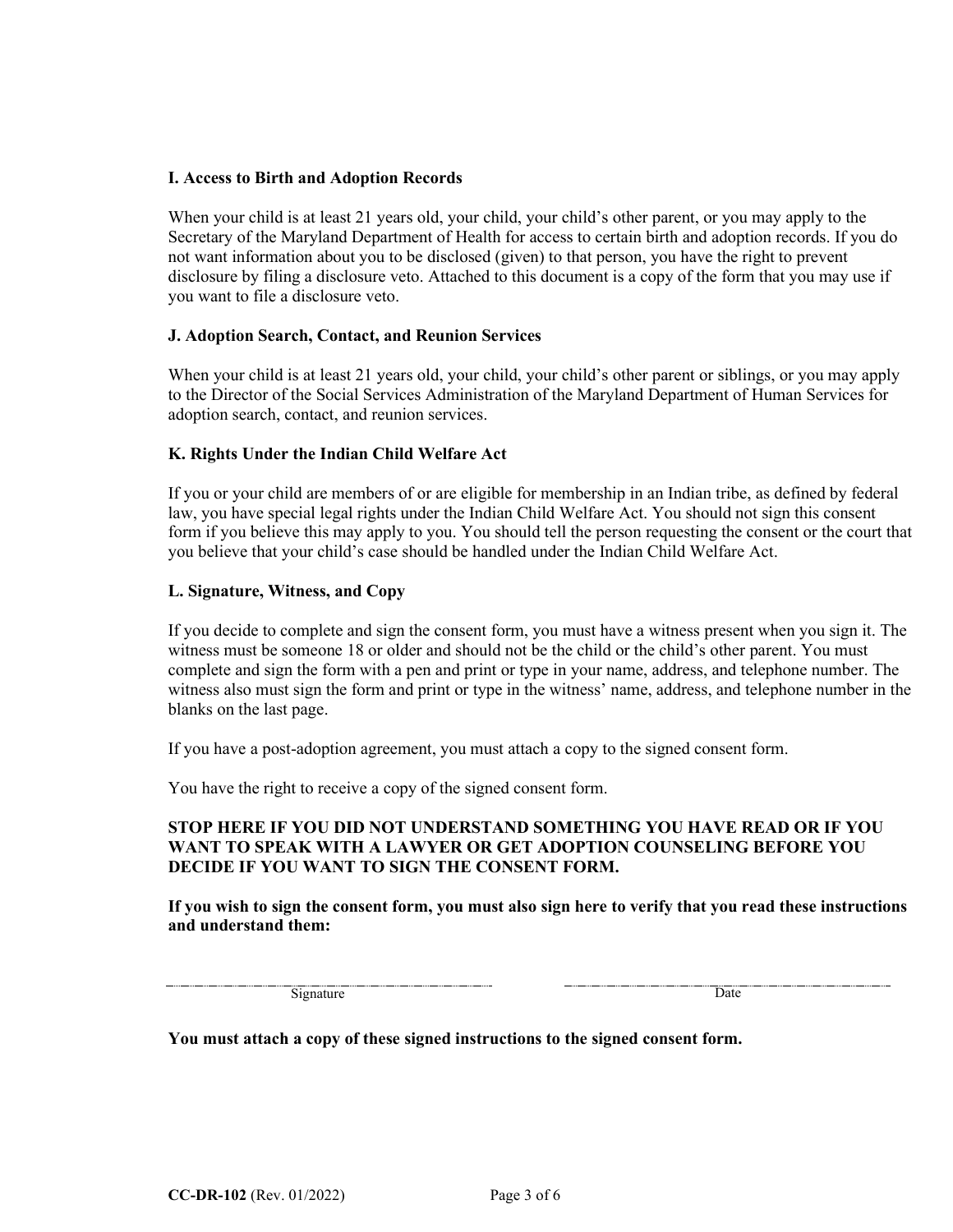# **CONSENT TO INDEPENDENT ADOPTION WITHOUT TERMINATION OF PARENTAL RIGHTS**

## **Use a pen to fill out this form. You must complete each section.**

## **A. Identifying Information**

- 1. Language. I understand English, or this consent form has been translated into , a language , a language that I understand. 2. Name. My name is  $\frac{1}{2}$  means if  $\frac{1}{2}$  means if  $\frac{1}{2}$  means if  $\frac{1}{2}$  means if  $\frac{1}{2}$  means if  $\frac{1}{2}$  means if  $\frac{1}{2}$  means if  $\frac{1}{2}$  means if  $\frac{1}{2}$  means if  $\frac{1}{2}$  means if  $\frac{1}{2}$  means if  $\$ 3. Age. My date of birth is 4. Child. The child who is the subject of this consent was born on **and all the child whole state** at , in . **Date** Name of Hospital or Address of Birthplace City, State, and County of Birth
- 5. Status as Parent. Check all that apply.

(a) I am

 $□$  the mother of the child  $□$  the father of the child  $□$  alleged to be the father of the child

(b) I was married to the mother of the child

 $\Box$  at the time of conception of the child  $\Box$  at the time the child was born.

## **B. Right to Speak with a Lawyer**

## I WANT TO COMPLETE THIS CONSENT FORM BECAUSE:

Check **one** of the following:

 $\Box$  I already have spoken with a lawyer whose name and telephone number are

. I have read the instructions at the front of this

form, and I am ready to consent to the adoption. OR

 $\Box$  I am at least 18 years old and am able to understand this document. I have read the instructions at the front of this form, and I do not want to speak with a lawyer before I consent to the adoption.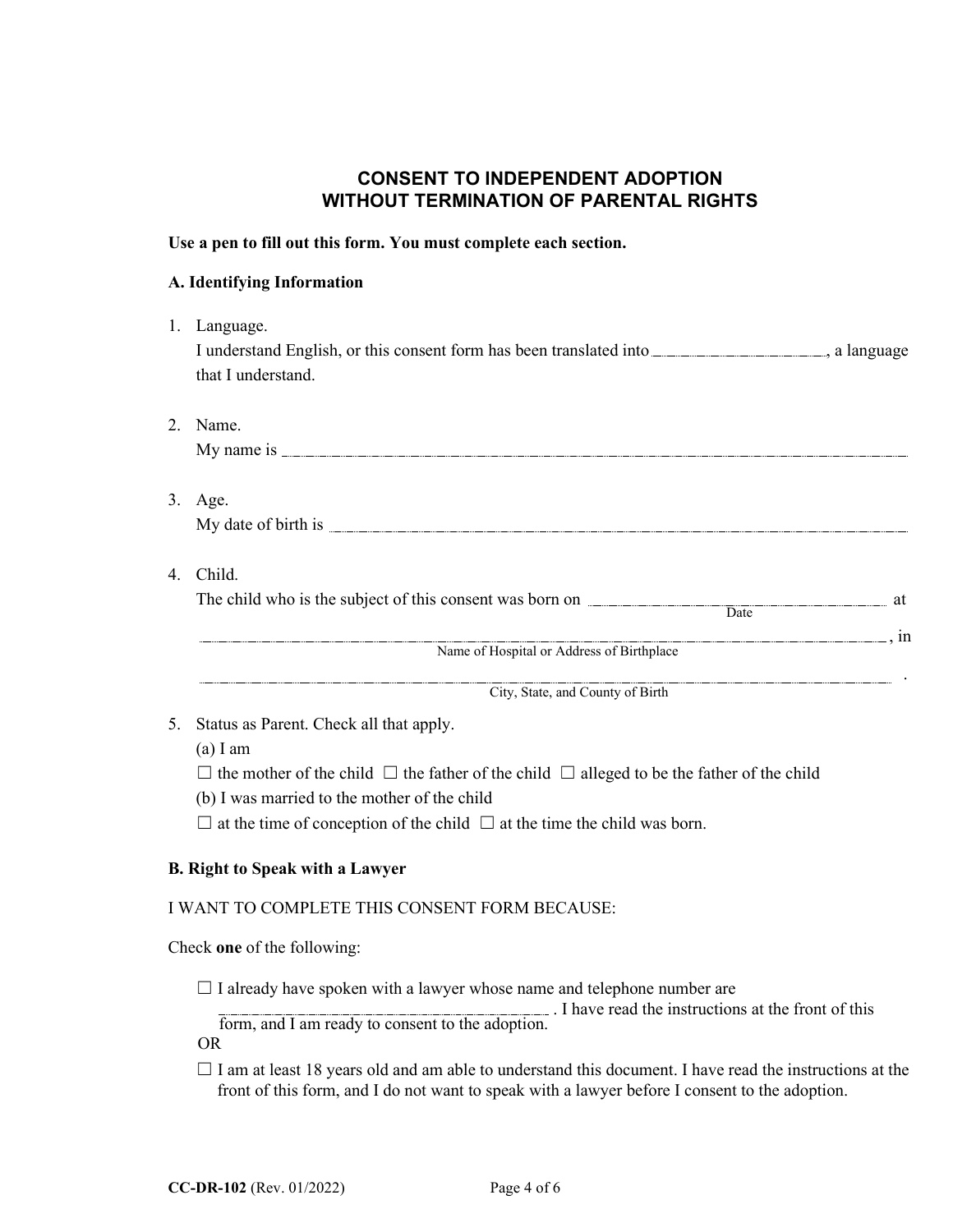## **C. Right to Counseling and Guidance**

## I WANT TO COMPLETE THIS CONSENT FORM BECAUSE:

Check **one** of the following:

 $\Box$  I have already spoken with a counselor. I have read the instructions at the front of this form, and I am ready to consent to the adoption.

OR

 $\Box$  I do not want to speak with a counselor. I have read the instructions at the front of this form, and I am ready to consent to the adoption.

## **D. Consent**

 $\Box$  I voluntarily and of my own free will consent to the adoption of my child,

**, by** , by

.

# **E. Notice**

Check **one** of the following:

 $\Box$  I give up (waive) the right to any further notice of the adoption case.

OR

 $\Box$  I want to be notified when the adoption case is filed, of any hearings, and if and when my child is adopted.

#### **F. Revocation Rights**

I understand that if I change my mind and no longer consent to the adoption, I have the right to revoke this consent within **30 days after the date that I signed this consent form**. I understand that the only way that I can revoke this consent is by giving a signed written revocation statement to the Adoption Clerk, Circuit Court for Court for

City/County Address

## **G. Effect of this Consent**

# **I UNDERSTAND THAT IF I SIGN THIS CONSENT FORM, I WILL NOT BE GIVING UP ANY RIGHTS AND RESPONSIBILITIES RELATING TO THE CHILD.**